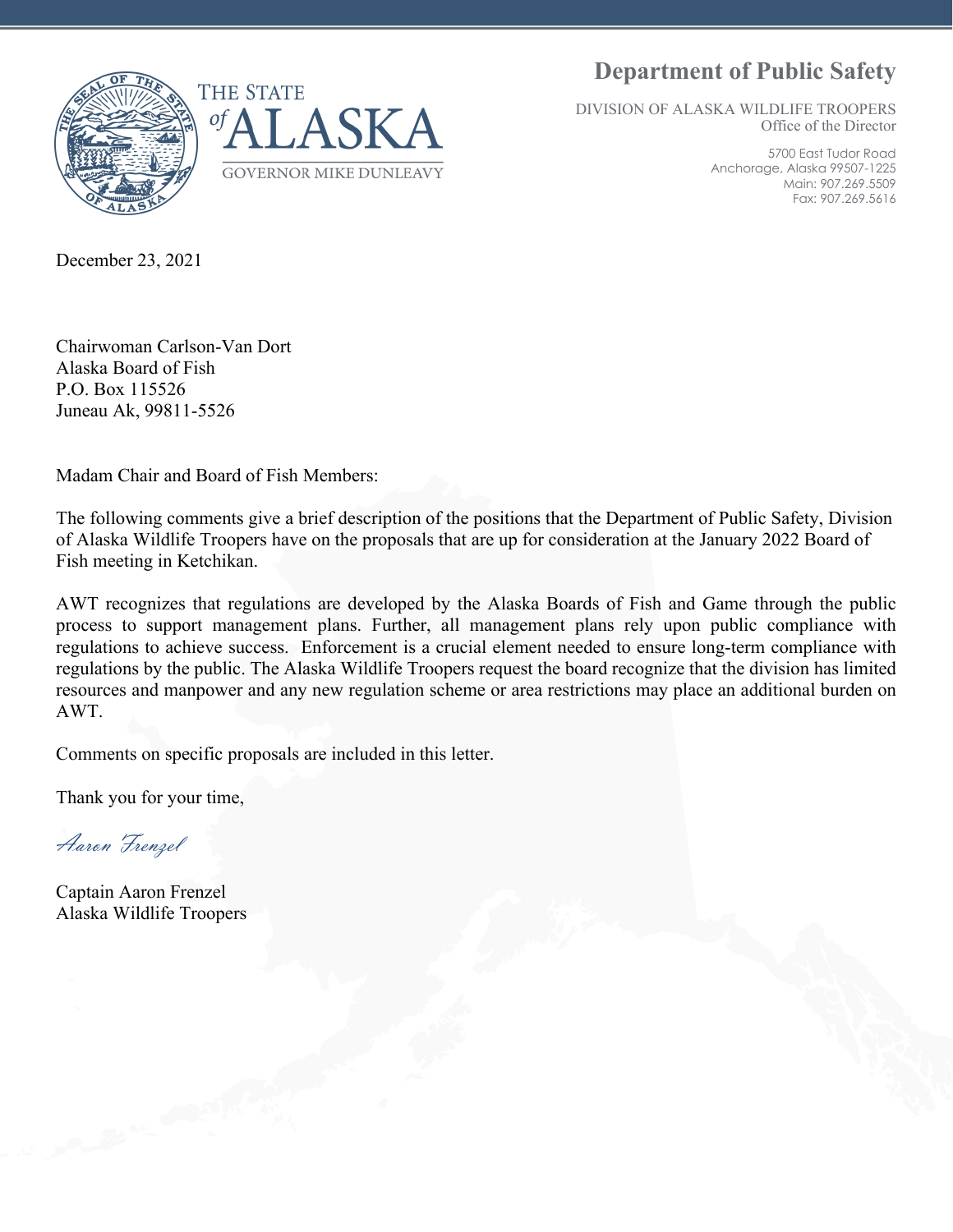**Proposal 114**: This proposal would allow the use of fishing rods in conjunction with downriggers by hand trollers.

AWT is neutral on this proposal though there is concern with the possible increase of quasi-commercial fisherman participating in the fishery and having to determine if they are commercial or sport fishing at the time of contact. With allowing fishing rods to be operated in conjunction with downriggers it is likely that both guided and non-guided sport anglers would participate in a commercial fishery to bypass bag limits seen in sport fisheries and still use fishing rods with downriggers. A registered commercial hand troll vessel fishing in waters closed to commercial fishing could claim they are sport fishing when contacted with fishing rods in conjunction with downriggers deployed, creating additional efforts for enforcement to confirm if they are lawfully sport fishing. Though this method is allowed in the winter fisheries, it is less of a concern as the overall effort towards sport fishing is reduced significantly in Southeast during this time. If the board does accept this proposal it should clarify as it does in the winter season under 5AAC 29.120(j)(2) and (j)(3) whether the downrigger must be powered by hand or if other mechanical means can be used.

**Proposal 116:** This proposal would allow commercial salmon trollers to retain king salmon they deem as to be injured during periods of non-retention and sell for \$1.00.

AWT opposes this proposal as it would provide a defense for the unlawful possession of king salmon during times of non-retention. Troopers would not be able to determine the extent of a king salmon's injuries prior to death. This also allows for a fish to be sold for \$1.00 and then to enter commerce either through a processor or by a direct marketer for a significantly increased value, yet the fish would only be \$1.00 of value to the State of Alaska.

**Proposal 276:** This proposal allows commercial fisherman to retain salmon during periods of commercial nonretention when the sport fishery in the area is open for that species.

AWT is neutral on the proposal as it is allocative in nature, but question if the proposal is suggesting the retained salmon be treated as a commercial bycatch species retrained for personal use or a sport fish species that would go against their sport limits. AWT is against allowing any fisherman to possess a species they cannot possess lawfully at any given time. If the retained salmon is considered a "sport fish" the methods and means of sport fishing would need to be followed. Currently sport fish regulations prohibit the sport fishing from commercially licensed vessels while commercially caught salmon are in possession in waters closed to commercial salmon fishing. Sport fish regulations also prohibit sport fishing and commercial fishing for salmon from the same vessel on the same day. Both regulations would have to be modified if this proposal is passed and the salmon is considered a sport fish. Additionally, if the retained fish is considered a sport fish then the prohibited de-heading regulations seen in Southeast sport fisheries would apply during the applicable time periods.

**Proposal 184:** This proposal asks to clarify the practice of long-lining shrimp pots in the sport fishery.

AWT supports addressing whether longlining is intended to be a method of deploying shrimp pots in the sport fisheries of Southeast Alaska. This question has been raised numerous times and as current regulations are written it leans towards being an unlawful method, though the intent on why that might be is unknown to AWT. If the intent of the Board is to allow this method, we would support making it clear in regulation that pots operated to take shrimp may be longlined.